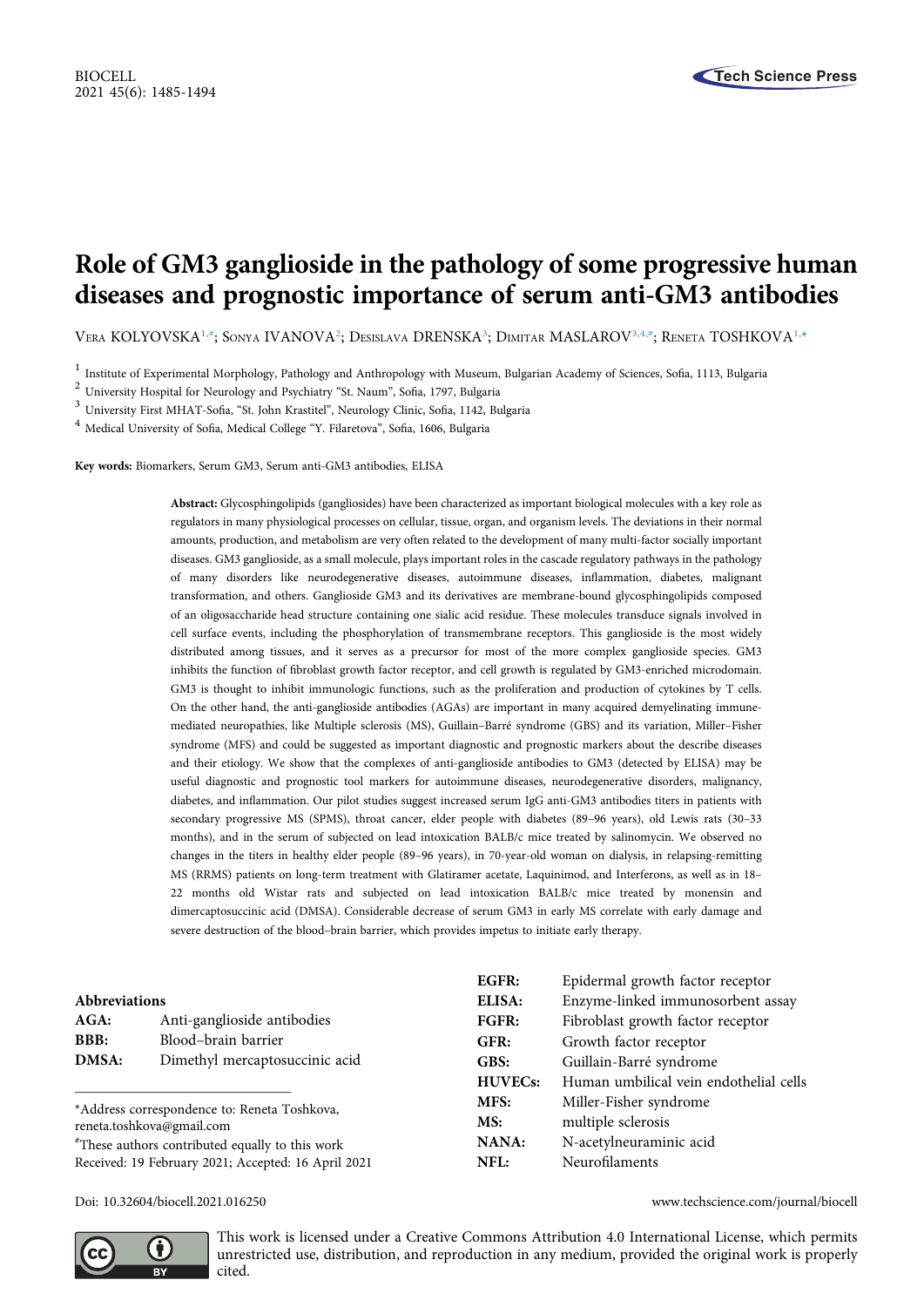| Primary progressive MS                   |
|------------------------------------------|
| Rheumatoid arthritis                     |
| Relapsing-remitting multiple sclerosis   |
| Secondary progressive multiple sclerosis |
| Vascular endothelial growth factor       |
|                                          |

## Introduction

A ganglioside is a molecule composed of a glycosphingolipid (ceramide and oligosaccharide) with one or more sialic acids (e.g., n-acetylneuraminic acid, NANA) linked on the sugar chain. NeuNAc, an acetylated derivative of the carbohydrate sialic acid, makes the head groups of gangliosides anionic at pH 7, which distinguishes them from globosides. The name ganglioside was first applied by the German scientist Ernst Klenk in 1942 to lipids newly isolated from ganglion cells of the brain ("Gangliosides, structure, occurrence, biology and analysis". Lipid Library. The American Oil Chemists' Society. Archived from the original on 2009-12-17).

Gangliosides are acidic glycosphingolipids located on the membrane structures of the cells and regulate different intraand extra-cellular intermolecular interactions. These substances have shown a large structural heterogeneity, expressed mainly in differences in number, identity, linkage, and isomeric configuration of the hydrophilic carbohydrate residues, but in some cases in structural differences within the hydrophobic part. The variations in the levels of different gangliosides in separate patients with the same diagnosis could be caused by the eventual relationships with different metabolic and physiological parameters in each patient.

Antibodies against several self-glycans on glycosphingolipids are frequently detected in different neurological disorders [\(Lardone](#page-7-0) et al., 2020). Recently, there has been a surge of interest in glycosphingolipids and sphingomyelin in biomedical research. Such compounds, and various products of their metabolism, are now known to serve second-messenger functions in a variety of cellular signaling pathways. These lipids play an active role in signal transduction received from the external environment to the cells' interiors [\(Chatterjee, 1998\)](#page-6-0).

#### Monosialoganglioside—GM3

Unlike gangliosides GM1, GD1a, GD1b, and GT1b, which are the main brain gangliosides, GM3-(Neu5Ac-3Gal-4GlcCer) is a serum ganglioside, and its content in the brain could be low or lacking ([Zaprianova](#page-9-0) et al., 2010). In addition, diseases as infantile epilepsy, Alzheimer's disease (AD), Parkinson's disease (PD), Huntington's disease (HD), and Multiple sclerosis (MS) may include impaired ganglioside metabolism ([Ariga, 2014;](#page-6-1) Chan et al[., 2017](#page-6-2)). On the other hand, affecting the peripheral nervous system, Guillain-Barré syndrome (GBS) is an example of a disease associated with the production of auto-reactive ganglioside antibodies (AGA) [\(Willison](#page-8-0) et al., 2016).

GM3 is highly enriched in a type of membrane microdomain termed "glycosynapse", and forms complexes with co-localized cell signaling molecules, including Src family kinases, certain tetraspanins (e.g., CD9, CD81, CD82), integrins, and GFRs (e.g., fibroblast growth factor

receptor and hepatocyte growth factor receptor c-Met) ([Hakomori and Handa, 2015](#page-6-3)). This ganglioside is located in high amounts on the endothelium of the BBB, which could explain the decreased levels of GM3 in BBB injuries (Duvar et al[., 2000\)](#page-6-4).

#### GM3 and neurodegenerative diseases

AGA can trigger an immune attack, e.g., against neuronal cells and neutralize their complement inhibitory activity. AGAs are important, especially in acquired demyelinating immunemediated neuropathies, like GBS and its variant, the Miller-Fisher syndrome (MFS). They can emerge in response to different microbial agents and immunological attacks (Cutillo et al[., 2020](#page-6-5)). In this way, the authors suggest a relationship between the titers of AGA in these disorders and some characteristic symptoms of exacerbation (as secondary narcolepsy, ataxia, and others). These antibodies activate the human complement system and mediate complement-dependent injury in the motor nerve terminal ([Plomp and Willison, 2009\)](#page-8-1). Complement activation could attract leukocytes to neurons and contribute to the activation of neutrophils and macrophages. T lymphocytes have also been established in the area of damage which suggests the availability of cell-mediated immune response (Cutillo et al[., 2020\)](#page-6-5). The cytokines and oxygen radicals released by highly activated immune cells could lead to further damages in the target cells. In this way, the protective myelin sheath and the neuronal axons may be destroyed. Also, the integrity of blood–nerve barrier (BNB) could be disrupted, which possibly influences the integrity of the BBB. Breakdown of BBB or changes in its permeability could also be critical in the pathogenesis of many neurological diseases, in which AGAs might play a key role. Therefore, the injured integrity of both barriers is a possible correlation with the presence of AGAs in the brain and serum. As such, AGAs could serve as serum markers for degenerative processes in the brain [\(Zaprianova](#page-9-0) et al., 2010).

In recent years, studies on the levels of neurofilaments light chains (NfL) have been introduced in clinical practice. Neurofilaments are structural elements of the neurons that maintain their shape and size. The presence of neurofilaments in the cerebrospinal fluid indicates axonal damage but it is not specific for MS. Their role as markers for determining the phase of the disease, for progression, and the effect of treatment is discussed. A single molecular NfL assay that allows accurate determination of serum NfL has recently been developed. Serum levels have been shown to correlate with those in the cerebrospinal fluid. This is of particular importance in practice due to the inconveniences caused by repeated lumbar punctures (Cantó et al[., 2019](#page-6-6)). Higher serum NfL concentrations measured by this assay are associated with increased clinical and magnetic resonance activity, increased risk of recurrence, and more severe loss of brain volume (Barro et al[., 2018](#page-6-7)). A recent 12year study showed a dependence of serum NfL levels on age, disease form, brain atrophy, disease activity, and treatment with disease-modifying therapies (DMT) [\(Cantó](#page-6-6) et al[., 2019;](#page-6-6) Kapoor et al[., 2020;](#page-7-1) Plavina et al[., 2020](#page-8-2)). Analogically, the titers of serum anti-GM3 antibodies as another marker were assessed by applied ELISA—as an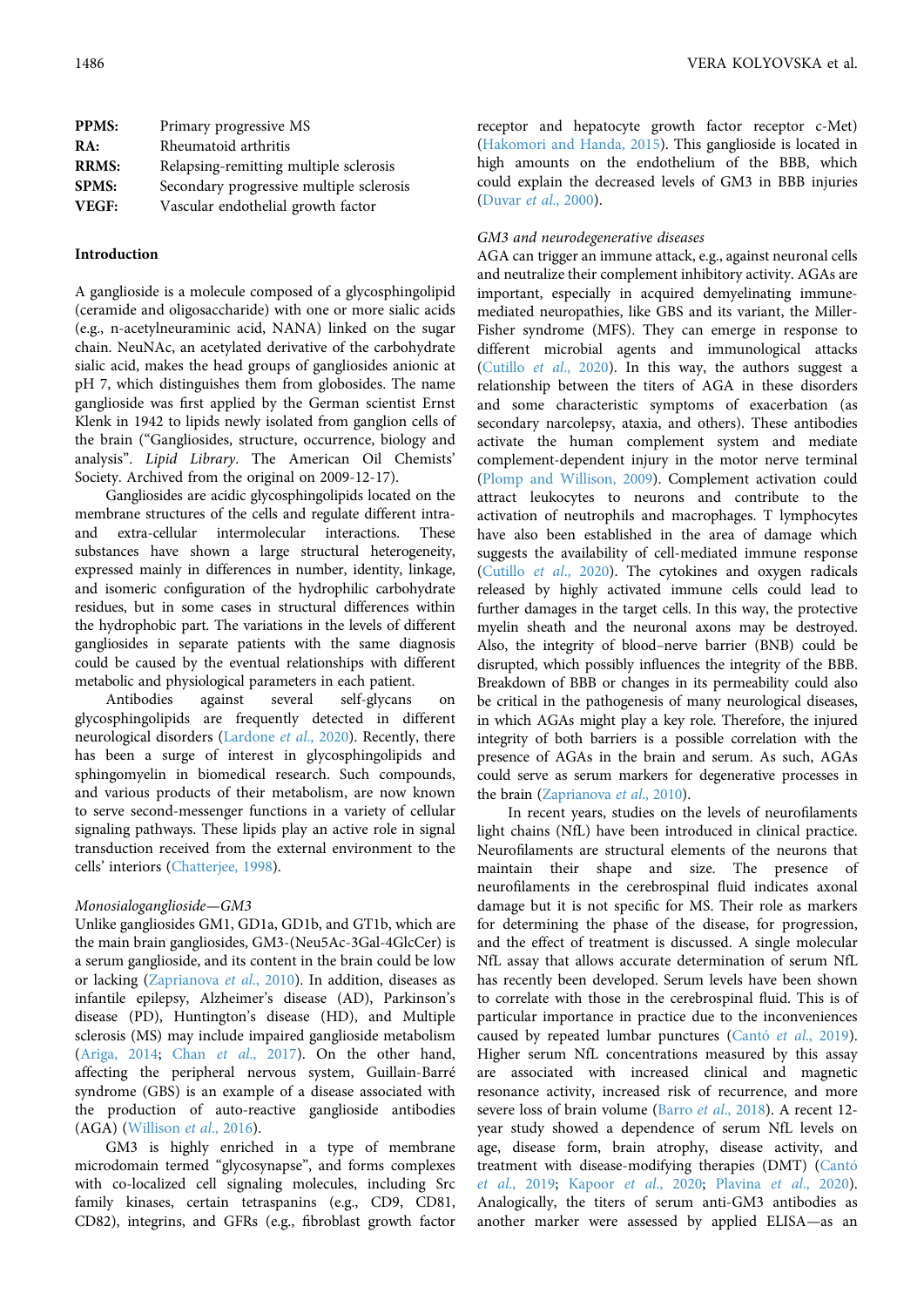alternative technique for detection of serum markers when MRI is not accessible. MRI and ELISA, on the other hand, are two completely different methods for detection, and each one of them could give information about the tested markers and differences in their titers, structure, distribution, etc., on different levels (molecular, structural, etc.).

#### GM3 and multiple sclerosis

The percentages of subjects with increased anti-GM3 responses were significantly higher in the primary progressive MS (PPMS) (56.3%) and secondary progressive MS (SPMS) (42.9%) groups than in the relapsing-remitting MS (RRMS) (2.9%), healthy subjects (2.6%), and other neurodegenerative diseases (14.6%) groups. Additionally, increased reactivity of the circulating T-lymphocytes to both GM3 and GQ1b gangliosides in patients with PPMS has been proved, leading to axonal destruction in this form of the disease ([Grassmé](#page-6-8) et al., 2001; [Greer, 2013](#page-6-9); [Koutsouraki](#page-7-2) et al[., 2013](#page-7-2); [Pender, 1998](#page-7-3); [Pender](#page-7-4) et al., 2003; [Susuki](#page-8-3) et al., [2012](#page-8-3)). Thus, elevated anti-GM3 antibodies may be secondary to axonal damage or may be a cause of axonal damage and accumulating disability in progressive MS. In either case, they may serve as a marker of axonal damage in MS [\(Sadatipour](#page-8-4) et al., 2003).

During the first attack of the disease (subsequently developed in RRMS), significantly decreased values of GM3 ganglioside were assessed compared to the healthy controls. The relative percentages of GM3 gangliosides in serum from patients with early MS are 48.60%, but in healthy subjects, they are 69.10% and were recalculated on the basis of the densitograms (Ilinov et al[., 1997](#page-6-10)). Therefore, we could suggest that serum ganglioside GM3 may be monitored as biomarkers of BBB, which provides an impetus to initiate early therapy [\(Zaprianova](#page-9-0) et al., 2010). Further details are found in [Tab. 1](#page-2-0).

The serum anti-GM3 antibodies were estimated by the enzyme-linked immunosorbent assay (ELISA) with some slight modifications of the method used by [Ravindranath](#page-8-5) [and Muthugounder \(2005\)](#page-8-5) and [Mitzutamari](#page-7-5) et al. (1994). Disease serum samples were collected before any immune treatment. Our results, detected by ELISA, confirm previous data about significantly increase titers serum IgG anti-GM3 antibodies in patients with SPMS when the long-term therapy is already non-effective ([Kolyovska and Ivanova,](#page-7-6) [2019](#page-7-6)). In patients with RRMS with long-term treatment with interferons, Glatiramer acetate, and Laquinimode IgG

## TABLE 1

<span id="page-2-0"></span>The relative percentage of GM3 gangliosides in serum from patients with early MS (subsequently developed in RRMS) and in healthy subjects was recalculated on the basis of the densitograms

| Ganglioside in<br>serum | <b>First attack of RRMS</b><br>$(N = 7)$<br>mean $\pm$ SEM | <b>Healthy subjects</b><br>$(N = 30)$<br>$mean \pm SEM$ |
|-------------------------|------------------------------------------------------------|---------------------------------------------------------|
| GM <sub>3</sub>         | 48.6 rel % $\pm$ 3.88                                      | 69.1 rel % $\pm$ 0.45                                   |
|                         |                                                            |                                                         |

Note: M, mean value; SEM, standard error of mean.

values to anti-GM3 antibodies do not differ from those of healthy people ([Kolyovska](#page-7-7) et al., 2015a). In patients with an active form of MS, there have been established significantly increased titers of specific anti-GM3 antibodies as compared to the cases with RRMS form of the disease, as well as with the healthy controls and patients with other neurological diagnoses [\(Grassmé](#page-6-11) et al., 2003).

Similarly, the noted deviations in the levels of gangliosides GM1 and GD1a, as well as in the titers of serum antibodies to them are suggested as diagnostic markers for determination of the disease stage and severity—demyelination and neurodegeneration, respectively ([Zaprianova](#page-8-6) et al., 2011; [Zaprianova](#page-9-1) et al., 2004). Elevated serum anti-GD1a IgM titers in RRMS correlated with early neuronal damage, a very important indicator for the necessity of immediate neuroprotective therapy and its efficacy. On the other hand, the increased titers of anti-GM1 serum IgG antibodies suggest the participation of ganglioside GM1 in the pathogenesis of the immune-mediated demyelination process of RRMS. Early neuronal damage in MS patients has been demonstrated in vivo by magnetic resonance spectroscopy, which shows decreased levels of neuronspecific marker N-acetyl aspartate in the early stages of MS. Direct evidence of early neuronal injury in MS has been provided by morphological investigations ([Zaprianova](#page-8-6) et al., 2011).

### GM3 and other autoimmune disorders

In many autoimmune processes are detected increased titers of anti-ganglioside antibodies. Deviations in the normal amounts of gangliosides could also be assessed in these pathologies. In cases with active autoimmune disorders, significantly increased titers of specific anti-GM3 antibodies have been observed, as well as with healthy voluntaries ([Grassmé](#page-6-11) et al., 2003). The levels of the ganglioside GM3 are significantly decreased in the synovium of patients with Rheumatoid arthritis (RA). Based on the increased cytokine secretions observed in *in vitro* experiments, GM3 might have an immunologic role. GM3 deficiency exacerbated inflammatory arthritis in the mouse model of RA. In addition, disrupting GM3 levels induced T cell activation in vivo and promoted the overproduction of the cytokines involved in RA. The lack of GM3 accelerates the pathogenesis and severity of collagen-induced arthritis CIA mouse model [\(Tsukuda](#page-8-7) et al., 2012). These findings indicate a crucial role for GM3 in the pathogenesis and progression of RA. In contrast, the amount of the GM3 synthase gene transcript in the synovium was higher in patients with RA than in those with osteoarthritis. Control of glycosphingolipids such as GM3 might therefore provide a novel therapeutic strategy for RA [\(Tsukuda](#page-8-7) et al., 2012). In the current period, there are still no published data about the relationship of RA with the titers of anti-GM3 antibodies.

#### GM3 and inflammation

The anti-inflammatory role of GM3 is related to suppressing the expression of inflammation-related molecules during in vitro- and in vivo-inflammation (Kim et al[., 2014\)](#page-7-8). The same authors have determined vascular endothelial growth factor (VEGF) as a significant angiogenic factor and a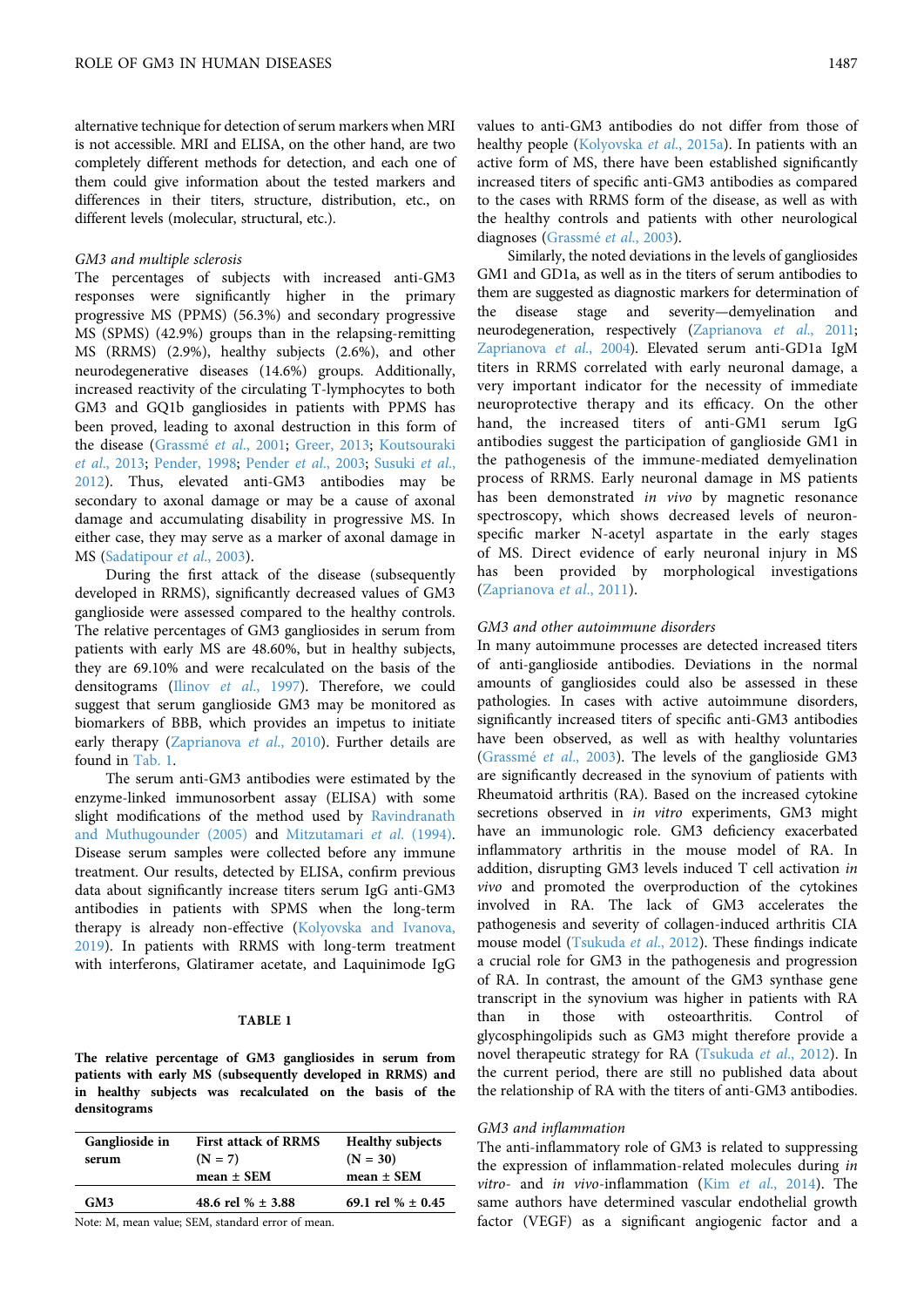pro-inflammatory cytokine, which induces adhesion of leukocytes to endothelial cells in the inflammation process. The authors have proved an influence of GM3 by inhibition of the VEGF-induced expression of intracellular adhesion molecule-1 (ICAM-1) and vascular cell adhesion molecule-1 (VCAM-1) through activation of nuclear factor-κB (NF-κB). This occurs via protein kinase B signaling in human umbilical vein endothelial cells (HUVECs), relating with leukocyte recruitment to endothelial cells under inflammatory conditions. On the other hand, this ganglioside significantly reduced the monocyte adhesion to

HUVECs and remarkably decreased the expression of ICAM-1 and VCAM-1 in vein tissues of mice injected with VEGF. Therefore an anti-inflammatory role of GM3 by suppressing the expression of inflammatory-related molecules during in vitro- and in vivo-inflammation could be expected (Kim et al[., 2014\)](#page-7-8).

The same ganglioside has been proposed as a suppressor of angiogenesis (Yu et al[., 2011\)](#page-8-8). The substance Lactozylceramide (LacCer), known as a precursor of ganglioside GM3, has been found to participate in fibroblast proliferation [\(Ogura and Sweeley, 1992](#page-7-9)) as well as in the process of angiogenesis (Rajesh et al[., 2005](#page-8-9)). In this way, this ganglioside could perform its anti-inflammatory function by different mechanisms.

#### GM3 and cancer

Levels of mRNA for GM3 synthase were reduced in avian and mammalian cells transformed by oncoprotein "v-Jun", and overexpression of this enzyme in the transformed cells caused reversion from transformed to normal cell-like phenotype. GM3 has a well-documented inhibitory effect on the activation of growth factor receptors (GFRs), particularly epidermal GFR (EGFR). In many human cancer cells, the plasma membrane-associated sialidase that selectively removes sialic acids from gangliosides GM3 and GD1a is up-regulated, which suggests the important role of the sialosyl group (Toledo et al[., 2004](#page-8-10)). Increased titers of ganglioside GM3 have also been noted in bladder cancer cells (Chung et al[., 2014\)](#page-6-12). The anti-proliferative effects of cisplatin have been enhanced by this ganglioside through activating apoptosis in the malignant cells. The addition of GM3 to bladder cancer cells has also suppressed their adhesion and thus inhibits tumor growth ([Wang](#page-8-11) et al., [2013](#page-8-11)). In this way, GM3 could be suggested as a target of cancer treatment (Chung et al[., 2014\)](#page-6-12). The importance of ganglioside GM3 in the control of angiogenesis in brain tumors has been demonstrated by Bosquet. Deviations in the synthesis and production of this ganglioside in hypoxia are supported by these data [\(Bosquet](#page-6-13) et al., 2018). Thus, this substance emerges not only as a reliable diagnostic and prognostic tumor marker but also as an attractive target for the development of new anti-malignant therapeutic strategies. The GM3 gangliosides have been identified as a potential biomarker to distinguish serum of breast cancer patients from healthy volunteers and benign breast tumor patients. Additionally, GM3 was a potential diagnostic marker to differentiate luminal B (LB) subtype from other subtypes. A positive correlation between GM3 and Ki-67 status was identified. In cells from line A431 have

been identified increased levels of GM3 ganglioside after treatment with statins ([Binnington](#page-6-14) et al., 2016). According to other references, a protective function of the increased values of this ganglioside in malignant cells has been proposed. This is based on the accumulation of the molecule in apoptotic malignant cells. It can act as a regulator of membrane-transmitted signals and by modulation of the functions of tumor suppressors, or by its anti-angiogenic effects in some solid malignancies as well. Anti-ganglioside antibodies associated with inflammation markers have been shown as hopeful diagnostic, monitoring, and treatment tools in patients with cutaneous melanoma (Ene et al[., 2020\)](#page-6-15). These authors have proposed a possibility of endogenously produced anti-ganglioside antibodies to affect the evolution of cutaneous melanoma. In this way, evidence about a relationship between chronic inflammation and skin cancers has been indicated.

Gabri et al[. \(2002\)](#page-6-16) showed increased levels of GM3 on the surface of B16 melanoma cells and GM3-dependent in vitro growth. The results obtained are also in confirmation of the cited in the alteration patterns of serum gangliosides in breast cancer and suggested GM3 as a potential biomarker to diagnose breast cancer and distinguish luminal B (LB) subtype (Li et al[., 2016\)](#page-7-10). Interaction of GM3 with fibroblast growth factor receptor (FGFR) was demonstrated by binding of GM3 to FGFR in the glycosphingolipidenriched microdomain (GEM) fraction, as probed with GM3-coated beads, and by confocal microscopy ([Toledo](#page-8-10) et al., 2004).

According to the results of [Mukherjee](#page-7-11) et al. (2008), GM3 suppresses the action of vascular endothelial growth factor (VEGF) on the proliferation of HUVECs and inhibited the migration of HUVECs toward VEGF as a chemoattractant. Enrichment of added GM3 in the HUVEC membrane also reduced the phosphorylation of vascular endothelial growth factor receptor 2 (VEGFR-2) and downstream protein kinase B. Moreover, GM3 reduced the proangiogenic effects of GD1a and growth factors in vivo. Inhibition of GM3 biosynthesis with the glucosyltransferase inhibitor, Nbutyldeoxynojirimycin (NB-DNJ), increased HUVEC proliferation, and the phosphorylation of VEGFR-2 and protein kinase B. The effects of NB-DNJ on HUVECs were reversed with the addition of GM3. In this way, the authors propose therapeutic potential for reducing tumor angiogenesis ([Mukherjee](#page-7-11) et al., 2008).

[Kawashima](#page-7-12) et al. (2016) suggested that induction of GM3 synthesis was enough to inhibit the proliferation of cancer cells by suppressing epidermal GFR activity. Valproic acid treatment similarly increased the GM3 level and reduced phosphorylation of epidermal GFR in U87MG glioma cells and inhibited their proliferation. These results suggested that up-regulators of GM3 gene synthesis, such as valproic acid, are potential suppressors of cancer cell proliferation ([Kawashima](#page-7-12) et al., 2016).

This ganglioside has also been proposed as a tumorassociated antigen and specific marker in many malignant disorders (Blanco et al[., 2015\)](#page-6-17).

The presented findings also propose that the antitumor activity of GM3 is probably associated with the expression of this ganglioside on the tumor cell surface, but also an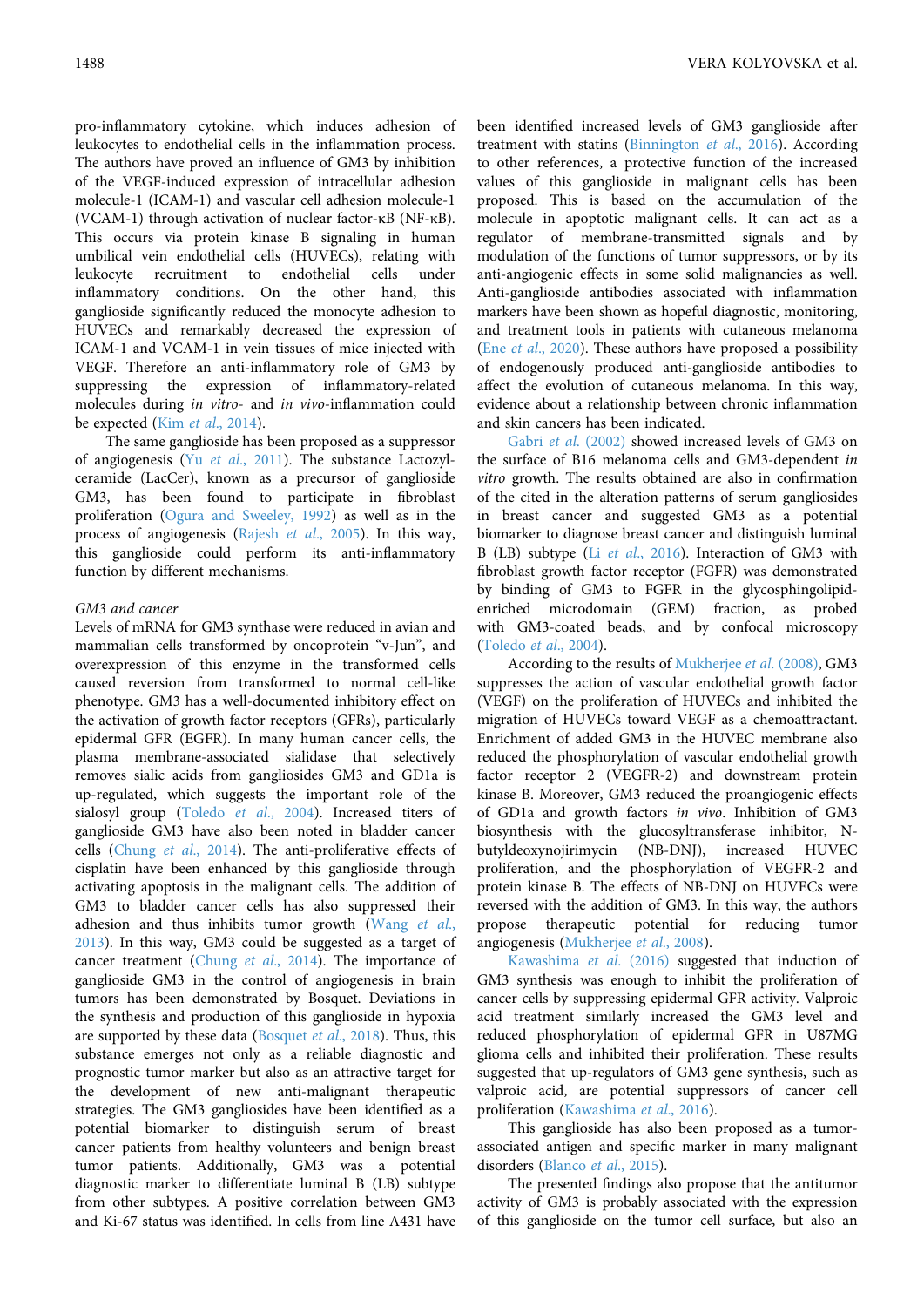important role of sialic acid in the humoral immune response was supposed [\(Kolyovska](#page-7-13) et al., 2018b). Increased titers of anti-GM3 antibodies were noted in samples of cultures of malignant cells and of co-cultivated malignant and normal cells, compared with samples of cultures composed only of normal cells.

Our initial data in serum IgG anti-GM3 antibodies of a 70-year-old man with throat cancer and lung metastases show that the titers are extremely high (data not published). Here again are shown various mechanisms of participation of ganglioside GM3 in malignant transformation and malignancy, by a probable indirect function of this ganglioside. In a similar way is proved the indirect participation of antibodies to other gangliosides in different types of cancers (Ene et al[., 2020\)](#page-6-15).

#### GM3 and diabetes mellitus

The increased titers of IgG anti-GM3 antibodies are related to the development of insulin resistance, and thus, the GM3 has been supposed to participate in the pathogenesis of diabetes ([Inokuchi, 2014](#page-6-18); [Kabayama](#page-6-19) et al., 2007; [Lipina and Hundal,](#page-7-14) [2015](#page-7-14); [Tagami](#page-8-12) et al., 2002). Serum GM3 levels have been evaluated in patients with abnormalities in glucose and lipid metabolism (Sasaki et al[., 2015;](#page-8-13) Scarpa et al[., 2013](#page-8-14)). On the other hand, the depletion of the same gangliosides, as well as of enzymes, responsible for its synthesis, has been found to protect against different pathological and degenerative consequences of diabetes disease [\(Menichella](#page-7-15) et al., 2016; [Randeria](#page-8-15) et al., 2015; Wang et al[., 2014](#page-8-16)). In this connection, GM3 has been determined as a pathophysiological mediator against the development of diabetic nephropathy [\(Novak](#page-7-16) et al[., 2013](#page-7-16); [Vukovic](#page-8-17) et al., 2015). Based on the deviation levels of the same ganglioside in some abnormalities of the glucose and lipid levels, the serum levels of ganglioside are characterized as a marker for the severity of metabolic syndrome [\(Nagafuku](#page-7-17) et al., 2015; Sato et al[., 2008](#page-8-18)). In this aspect, the proved role of GM3 as a negative regulator of insulin signaling has confirmed its role as a potential therapeutic target in Type II Diabetes mellitus ([Yamashita](#page-8-19) et al., 2003).

[Nagafuku](#page-7-17) et al. (2015) suggest that the direct involvement of GM3 in insulin signaling is demonstrated by the fact that embryonic fibroblasts obtained from GM3 synthase (GM3S) deficient mice have increased insulin signaling when compared with wild-type embryonic fibroblasts, which in turn leads to enhanced adipogenesis. In addition, GM3 expression in primary adipocytes is increased under proinflammatory conditions as well as in adipose tissue of diet-induced obese mice. Moreover, GM3S-deficient mice fed with high-fat diets become obese but are resistant to the development of insulin resistance and chronic low-grade inflammatory states. Thus, GM3 serves as a physiological regulatory factor in the balance between homeostatic and pathological states in adipocytes by modulating insulin signaling in lipid rafts ([Nagafuku](#page-7-17) et al., 2015).

In our experiments on anti-GM3 antibodies, we obtained the following results—significantly increased serum titers of anti-GM3 antibodies in elders (89–96 years old) with longterm Diabetes mellitus II type were established (data not published). This is the once case of an elder human with

increased titers of antibodies against this ganglioside. These data could suggest a relationship of diabetes with increased titers of anti-GM3 antibodies and, in some cases, decreased levels of GM3.

#### GM3 and other diseases

Anomalies particularly in the separate sub-types of ganglioside GM3, analogical to the noted in diabetes, have been observed in the liver of humans in the aging process (Özkök et al[., 1999](#page-7-18)). This ganglioside plays a role as a receptor for the swine rotavirus ([Riboni](#page-8-20) et al., 1992; [Rolsma](#page-8-21) et al[., 1998\)](#page-8-21), as well as for the intestinal bacteria Escherichia coli (Lanneр et al[., 1995\)](#page-7-19). The presence of anti-GM3 antibodies has also been proposed as a prognostic indicator in recurrent pregnancy loss with an elevated level of antiphospholipid antibodies (Ozaki et al[., 1995](#page-7-20)). In our case, we report about 70-year-old woman on dialysis without any observed significant differences in the IgG titers of these antibodies compared to healthy controls ([Kolyovska](#page-7-21) et al., [2017\)](#page-7-21).

Lead intoxication was obtained in laboratory models of BALB/c mice ([Kolyovska](#page-7-22) et al., 2018a) and rodents by treatment with Salinomycin, dimethyl mercaptosuccinic acid (DMSA), and Monensin (a polyether antibiotic isolated from Streptomyces cinnamonensis). We noted significantly increased titers of anti-GM3 antibodies only in serum of salinomycin-treated mice, in contrast to the serum of animals treated with DMSA and Monensin, where the results were comparable to those in healthy untreated controls. Additionally, these results could explain the mechanism of action of salinomycin (Jiang et al[., 2018;](#page-6-20) [Kolyovska](#page-7-22) et al., 2018a).

Duvar et al[. \(2000\)](#page-6-4) found that the major gangliosides in a new cerebro-microvascular endothelial cell line are GM3. Kanda et al[. \(2004\)](#page-6-21) established a method to yield sufficient quantities of highly purified human brain microvascular endothelial cells and compared their glycosphingolipid composition to that of human umbilical cord vein endothelial cells, as the representative of endothelial cells not forming BBB. They also detected that GM3 are major gangliosides of the BBB endothelial cells. In this way, the author's results are in agreement with the cited in the literature confirming the role of these antibodies as a biomarker for BBB integrity (Duvar et al[., 2000\)](#page-6-4). [Zhou](#page-9-2) et al. [\(1994\)](#page-9-2) suggest that de-N-acetyl-GM3 strongly promotes serine phosphorylation (in addition to Tyr phosphorylation) of epidermal growth factor receptor and may function as a second messenger in the process of cell growth stimulation.

Our data show that significant differences are not established in healthy Wistar rats at age 18 and 22 months ([Kolyovska](#page-7-23) et al., 2015b). Thus, the current data, are in agreement with our previous results and suppose the role of the serum anti GM3 antibodies titers as a marker for agerelated neurodegenerative changes [\(Kolyovska](#page-7-24) et al., 2015c). Significantly elevated serum IgG anti-GM3 antibody titers are detected in healthy Lewis rats at age 30 to 33 months old. In this case, the injured integrity of BBB was observed. These changes began after the  $28<sup>th</sup>$  month and were probably related to the beginning of neurodegenerative changes in the brain with aging. In this way, we show for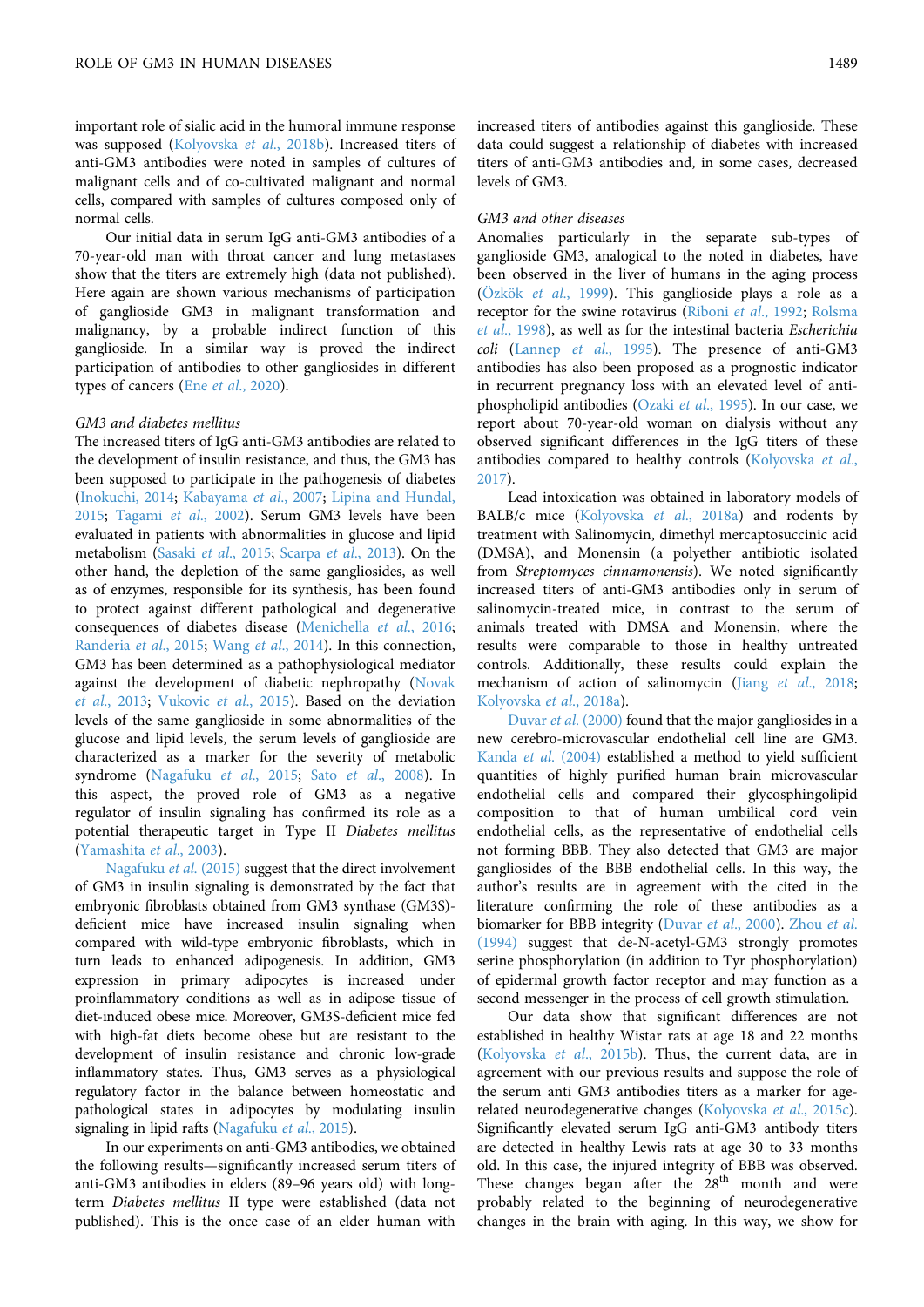the first time that a considerable decrease of serum GM3 in early MS correlates with the severe destruction of BBB ([Kolyovska](#page-7-24) et al., 2015c). [Saariaho](#page-8-22) et al. (2015) suggest that autoimmunity against GM3 is a feature of Pandemrixassociated narcolepsy with cataplexy (NC) and that autoantibodies against gangliosides were induced by Pandemrix vaccination.

#### GM3 mechanism of action

Glycosphingolipids (GSLs), including the simplest ganglioside GM3, are ubiquitous components of animal cell membranes. Some of the important functions of GSLs are as allogeneic histo-blood group antigens, heterophile antigens, receptors for bacteria and their toxins, developmentally regulated antigens, and tumor-associated antigens ([Hakomori and](#page-6-3) [Handa, 2015\)](#page-6-3). Some changes in the titers, types, composition, distribution, and proportions of gangliosides in the processes of development and aging have been established [\(Krengel](#page-7-25) et al[., 2004\)](#page-7-25). These differences could vary in the separate cells, tissues, and organs, both in healthy conditions, as well as in different diseases and disorders. According to the results from experiments with Wistar albino rats, a general decrease in the ganglioside concentration has been noted with the aging process (Aydin et al[., 2000](#page-6-22)).

The ability of GM3 to form complexes with various colocalized structures (growth factors, tetraspanins, signaling molecules) is crucial for modulating their functions and thus influencing cell growth and motility ([Hakomori and](#page-6-3) [Handa, 2015](#page-6-3)).

The participation of ganglioside in some diseases (such as PD) has not yet been elucidated at the molecular level, but some models of action have been proposed. For example, α-synuclein protein (a presynaptic neuronal protein involved in PD) has been found to have a gangliosidebinding domain with a high affinity to GM3. On the other hand, GM3 has been observed to facilitate the aggregation of α-synuclein, which may be a contribution to the pathological process (Chan et al[., 2017\)](#page-6-2).

Ganglioside GM3 has an essential role in the pathogenesis and progression of RA. Although the precise molecular mechanism of action of GM3 is not clear in some cases (influence on angiogenesis, involvement in RA, etc.), in most cases, ganglioside GM3, due to its surface location, interacts with adjacent structures, such as growth factor receptors (fibroblast growth factor, epidermal growth factor), insulin receptors, tyrosine kinases, etc. The interaction with such structures is based on non-covalent (hydrophobic, electrostatic) bonds within the lipid ganglioside-enriched microdomains. As a result, small and dynamic structural associations are formed, responsible for signal transduction, membrane transport, cell adhesion, etc. ([Tsukuda](#page-8-7) et al., 2012).

GM3 suppressed the action of VEGF and GD1a on the proliferation of HUVECs and inhibited the migration of these cells toward VEGF as a chemoattractant by counteracting the pro-angiogenic effects ([Mukherjee](#page-7-11) et al., 2008).

The interaction of GM3 with N-acetylglucosamine termini of N-linked glycans of EGFR has been proved as an underlying mechanism responsible for the inhibitory effect of GM3 on EGFR activation (Guan et al[., 2011](#page-6-23)).

The role of GM3 and anti-GM3 antibodies as markers of malignancy is proved (Choi et al[., 2006](#page-6-24); Miura et al[., 2004\)](#page-7-26). A protective function of the increased amounts of this ganglioside in malignant cells has also been proposed by its accumulation during apoptosis [\(Watanabe](#page-8-23) et al., 2002). These data confirmed the importance of this ganglioside for the insulin signaling pathways in the control of diabetes ([Inokuchi, 2014](#page-6-18); [Kabayama](#page-6-19) et al., 2007).

In general, GM3 clusters are negative-charged due to their sugar residues. As a result, they form interactions with lysine residue of the insulin receptors ([Inokuchi, 2010\)](#page-6-25).

Also, these findings suggest a neuroprotective function of this substance ([Kolyovska](#page-7-24) et al., 2015c), supporting the explanation of its role in the control of neurodegenerative processes by the established relationship of disorder symptoms and mutations, connected with a lack of the enzyme GM3 synthase ([Simpson](#page-8-24) et al., 2004). These results were also in confirmation of the changes in the titers of GM3 and anti-GM3 antibodies in pathogenic and/or aging processes in people and rats [\(Kolyovska](#page-7-24) et al., 2015c; [Zaprianova](#page-9-0) et al., 2010).

The ganglioside GM3 is associated with cisplatininduced apoptosis in human colon cancer cells ([Chung](#page-6-12) et al[., 2014](#page-6-12)). However, the precise mechanism underlying apoptosis of cancer cells induced by Cisplatin remains unclear. In this study, the authors show mechanistically that Cisplatin induces GM3-mediated apoptosis of human colon cancer cells from line HCT116 by inhibiting cell proliferation and increasing DNA fragmentation and mitochondria-dependent apoptosis signals. Cisplatininduced apoptosis generates reactive oxygen species, which mediate the expression of Bax, Bcl-2, and p53, which could lead to activated degradation of the poly (ADP-ribosyl) polymerase (Chung et al[., 2014\)](#page-6-12). Changes in the molecular sub-species of ganglioside GM3 during aging have also been noted (Özkök et al[., 1999;](#page-7-18) [Randeria](#page-8-15) et al., 2015).

#### Conclusions

In recent years, findings on the different expression of GM3 in individual tissues as well as in individuals have increased. In this review, we presented current data on the role of GM3 ganglioside in the pathology of some progressive human diseases such as neurodegenerative and autoimmune diseases, diabetes mellitus, cancer, and others, and on the importance of serum anti-GM3 antibodies as a prognostic marker in these diseases. Taking into consideration the heterogeneity of the socially important diseases, some of which are described in the current manuscript, the pathogenic significance of GM3 and anti-GM3 antibodies should be interpreted concerning the availability of the different clinical forms of each disorder and concrete case. Further studies are necessary in this direction.

Statistical Analysis: Statistical analysis was performed with ANOVA test.

Authors' Contribution: All authors have equally contributed to the writing and editing of the manuscript.

Ethics Approval: All procedures were performed according to the Ethical Guidelines on Research Involving Human Subjects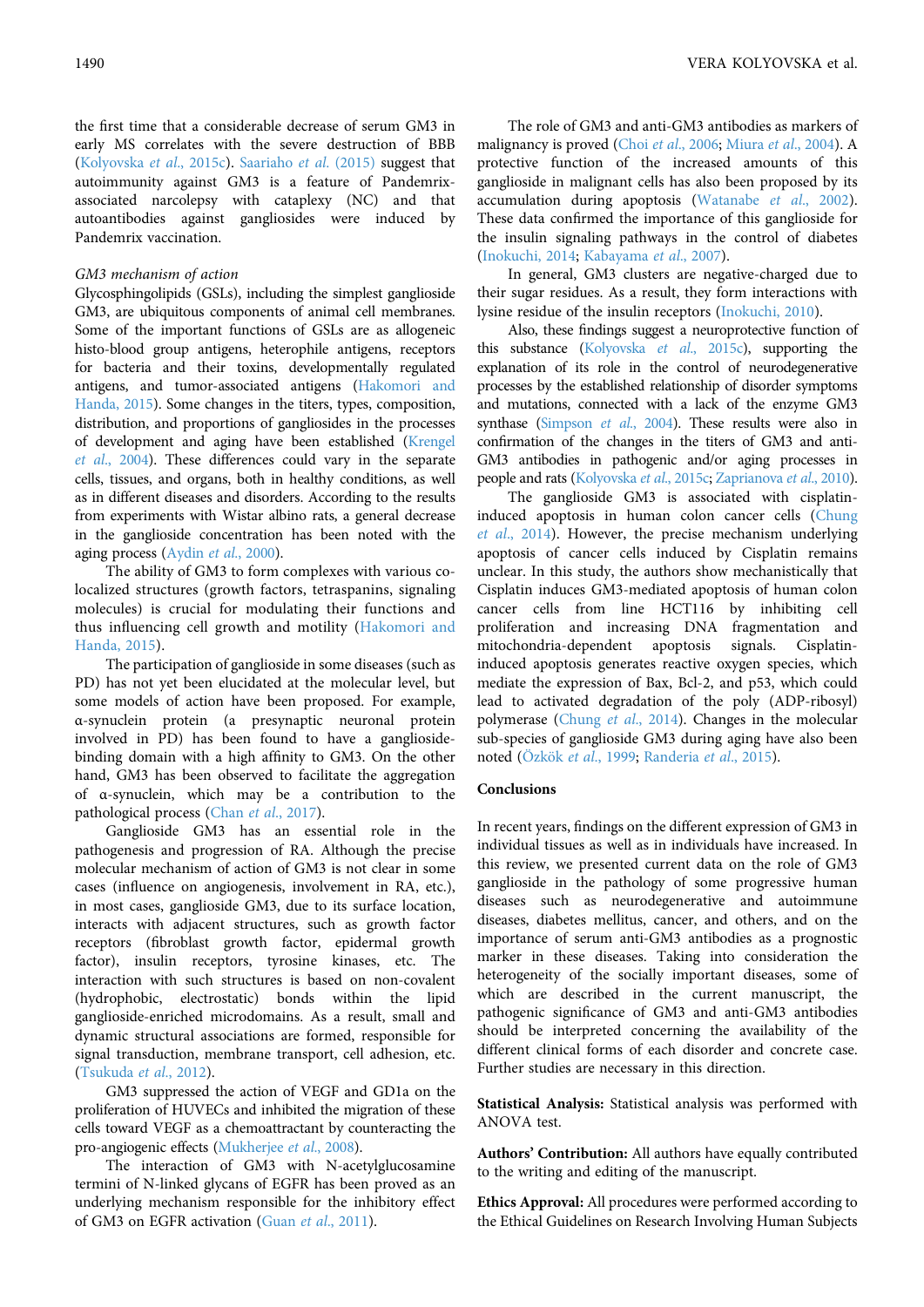and the ethical standards as laid down in the 1964 Declaration of Helsinki and its later amendments, with prior approval by the Ethics Committee. Informed consent was obtained from the patients.

Funding Statement: The authors received no specific funding for this study.

Conflicts of Interest: The authors declare that they have no conflicts of interest to report regarding the present study.

#### References

- <span id="page-6-1"></span>Ariga T (2014). Pathogenic role of ganglioside metabolism in neurodegenerative diseases. Journal of Neuroscience Research 92: 1227–1242. DOI [10.1002/jnr.23411](http://dx.doi.org/10.1002/jnr.23411).
- <span id="page-6-22"></span>Aydin M, Cengiz S, Agaçhan B, Yilmaz H, Izbir T (2000). Age-related changes in GM1, GD1a and GT1b components of gangliosides in Wistar albino rats. Cell Biochemistry & Function 18: 41–45. DOI [10.1002/\(SICI\)1099-0844\(200001/](http://dx.doi.org/10.1002/(SICI)1099-0844(200001/03)18:1%3C41::AID-CBF846%3E3.0.CO;2-W) [03\)18:1<41::AID-CBF846>3.0.CO;2-W.](http://dx.doi.org/10.1002/(SICI)1099-0844(200001/03)18:1%3C41::AID-CBF846%3E3.0.CO;2-W)
- <span id="page-6-7"></span>Barro C, Benkert P, Disanto G, Tsagkas C, Amann M, Naegelin Y, Leppert D, Gobbi C, Granziera C, Yaldizli Ö, Michalak Z, Wuerfel J, Kappos L, Parmar K, Kuhle J (2018). Serum neurofilament as a predictor of disease worsening and brain and spinal cord atrophy in multiple sclerosis. Brain 141: 2382–2391. DOI [10.1093/brain/awy154.](http://dx.doi.org/10.1093/brain/awy154)
- <span id="page-6-14"></span>Binnington B, Nguyen L, Kamani M, Hossain D, Marks DL, Budani M, Lingwood CA (2016). Inhibition of Rab prenylation by statins induces cellular glycosphingolipid remodeling. Glycobiology 26: 166–180. DOI [10.1093/glycob/cwv084](http://dx.doi.org/10.1093/glycob/cwv084).
- <span id="page-6-17"></span>Blanco R, Dominguez E, Morales O, Blanco D, Martinez D, Rengifo CE, Viada C, Cedeño M, Rengifo E, Carr A (2015). Prognostic significance of N-glycol GM3 ganglioside expression in nonsmall cell lung carcinoma patients: New evidences. Pathology Research International 2015: 132326. DOI [10.1155/2015/132326.](http://dx.doi.org/10.1155/2015/132326)
- <span id="page-6-13"></span>Bosquet PA, Sandvik JA, Edin NFJ, Krengel U (2018). Hypothesis: Hypoxia induces de novo synthesis of NeuGc gangliosides in humans. Biochemical and Biophysical Research Communications 495: 1562–1566. DOI [10.1101/125617](http://dx.doi.org/10.1101/125617).
- <span id="page-6-6"></span>Cantó E, Barro C, Zhao C, Caillier SJ, Michalak Z, Bove R, Tomic D, Santaniello A, Häring DA, Hollenbach J, Henry RG, Cree BAC, Kappos L, Leppert D, Hauser SL, Benkert P, Oksenberg JR, Kuhle J (2019). Association between serum neurofilament light chain levels and long-term disease course among patients with multiple sclerosis followed up for 12 years. JAMA Neurology 76: 1359–1366. DOI [10.1001/jamaneurol.2019.2137.](http://dx.doi.org/10.1001/jamaneurol.2019.2137)
- <span id="page-6-2"></span>Chan RB, Perotte AJ, Zhou B, Liong C, Shorr EJ, Marder KS, Kang UJ, Waters CH, Levy OA, Xu Y, Shim HB, Pe'er I, Di Paolo G, Alkalay RN (2017). Elevated GM3 plasma concentration in idiopathic Parkinson's disease: A lipidomic analysis. PLoS One 12: e0172348. DOI [10.1371/journal.pone.0172348](http://dx.doi.org/10.1371/journal.pone.0172348).
- <span id="page-6-0"></span>Chatterjee S (1998). Sphingolipids in atherosclerosis and vascular biology. Arteriosclerosis, Thrombosis, and Vascular Biology 18: 1523–1533. DOI [10.1161/01.ATV.18.10.1523](http://dx.doi.org/10.1161/01.ATV.18.10.1523).
- <span id="page-6-24"></span>Choi HJ, Chung TW, Kang SK, Lee YC, Ko JH, Kim JG, Kim CH (2006). Ganglioside GM3 modulates tumor suppressor PTEN-mediated cell cycle progression—Transcriptional induction of p21WAF1 and p27kip1 by inhibition of PI-3K/AKT pathway. Glycobiology 16: 573–583. DOI [10.1093/glycob/cwj105.](http://dx.doi.org/10.1093/glycob/cwj105)
- <span id="page-6-12"></span>Chung TW, Choi HJ, Kim SJ, Kwak CH, Song KH, Jin UH, Chang YC, Chang HW, Lee YC, Ha KT, Kim CH (2014). The

ganglioside GM3 is associated with cisplatin-induced apoptosis in human colon cancer cells. PLoS One 9: e92786. DOI [10.1371/journal.pone.0092786](http://dx.doi.org/10.1371/journal.pone.0092786).

- <span id="page-6-5"></span>Cutillo G, Saariaho AH, Meri S (2020). Physiology of gangliosides and the role of antiganglioside antibodies in human diseases. Cellular & Molecular Immunology 17: 313–322. DOI [10.1038/s41423-020-0388-9](http://dx.doi.org/10.1038/s41423-020-0388-9).
- <span id="page-6-4"></span>Duvar S, Suzuki M, Muruganandam A, Yu RK (2000). Glycosphingolipid composition of a new immortalized human cerebromicrovascular endothelial cell line. Journal of Neurochemistry 75: 1970–1976. DOI [10.1046/j.1471-](http://dx.doi.org/10.1046/j.1471-4159.2000.0751970.x) [4159.2000.0751970.x.](http://dx.doi.org/10.1046/j.1471-4159.2000.0751970.x)
- <span id="page-6-15"></span>Ene CD, Tampa M, Nicolae I, Mitran CI, Mitran MI, Matei C, Caruntu A, Caruntu C, Georgescu SR (2020). Antiganglioside antibodies and inflammatory response in cutaneous melanoma. Journal of Immunology Research 2020: 2491265. DOI [10.1155/2020/2491265](http://dx.doi.org/10.1155/2020/2491265).
- <span id="page-6-16"></span>Gabri MR, Ripoll GV, Alonso DF, Gómez DE (2002). Role of cell surface GM3 ganglioside and sialic acid in the antitumor activity of a GM3-based vaccine in the murine B16 melanoma model. Journal of Cancer Research and Clinical Oncology 128: 669–677. DOI [10.1007/s00432-002-0385-7.](http://dx.doi.org/10.1007/s00432-002-0385-7)
- <span id="page-6-11"></span>Grassmé H, Cremesti A, Kolesnick R, Gulbins E (2003). Ceramidemediated clustering is required for CD95-DISC formation. Oncogene 22: 5457–5470. DOI [10.1038/sj.onc.1206540](http://dx.doi.org/10.1038/sj.onc.1206540).
- <span id="page-6-8"></span>Grassmé H, Jekle A, Riehle A, Schwarz H, Berger J, Sandhoff K, Kolesnick R, Gulbins E (2001). CD95 signaling via ceramide-rich membrane rafts. Journal of Biological Chemistry 276: 20589–20596. DOI [10.1074/jbc.M101207200.](http://dx.doi.org/10.1074/jbc.M101207200)
- <span id="page-6-9"></span>Greer JM (2013). Autoimmune T-cell reactivity to myelin proteolipids and glycolipids in multiple sclerosis. Multiple Sclerosis International 2013: 151427. DOI [10.1155/2013/151427](http://dx.doi.org/10.1155/2013/151427).
- <span id="page-6-23"></span>Guan F, Handa K, Hakomori SI (2011). Regulation of epidermal growth factor receptor through interaction of ganglioside GM3 with GlcNAc of N-linked glycan of the receptor: Demonstration in ldlD cells. Neurochemical Research 36: 1645–1653. DOI [10.1007/s11064-010-0379-9.](http://dx.doi.org/10.1007/s11064-010-0379-9)
- <span id="page-6-3"></span>Hakomori SI, Handa K (2015). GM3 and cancer. Glycoconjugate Journal 32: 1–8. DOI [10.1007/s10719-014-9572-4.](http://dx.doi.org/10.1007/s10719-014-9572-4)
- <span id="page-6-10"></span>Ilinov P, Deleva D, Dimov S, Zaprianova E (1997). A variant for isolation of serum gangliosides. Journal of Liquid Chromatography & Related Technologies 20: 1149–1157. DOI [10.1080/10826079708010965.](http://dx.doi.org/10.1080/10826079708010965)
- <span id="page-6-18"></span>Inokuchi JI (2014). GM3 and diabetes. Glycoconjugate Journal 31: 193–197. DOI [10.1007/s10719-013-9516-4](http://dx.doi.org/10.1007/s10719-013-9516-4).
- <span id="page-6-25"></span>Inokuchi JI (2010). Membrane microdomains and insulin resistance. FEBS Letters 584: 1864–1871. DOI [10.1016/j.febslet.2009.10.012.](http://dx.doi.org/10.1016/j.febslet.2009.10.012)
- <span id="page-6-20"></span>Jiang J, Li H, Qaed E, Zhang J, Song Y, Wu R, Bu X, Wang Q, Tang Z (2018). Salinomycin, as an autophagy modulator—A new avenue to anticancer: A review. Journal of Experimental & Clinical Cancer Research 37: 26. DOI [10.1186/s13046-018-0680-z.](http://dx.doi.org/10.1186/s13046-018-0680-z)
- <span id="page-6-19"></span>Kabayama K, Sato T, Saito K, Loberto N, Prinetti A, Sonnino S, Kinjo M, Igarashi Y, Inokuchi JI (2007). Dissociation of insulin receptor and calveolin-1 complex by ganglioside GM3 in the state of insulin resistance. Proceedings of the National Academy of Sciences of the United States of America 104: 13678–13683. DOI [10.1073/pnas.0703650104.](http://dx.doi.org/10.1073/pnas.0703650104)
- <span id="page-6-21"></span>Kanda T, Ariga T, Kubodera H, Jin H, Owada K, Kasama T, Yamawaki M, Mizusawa H (2004). Glycoshingolipid composition of primary cultured human brain microvascular endothelial cells. Journal of Neuroscience Research 78: 141–150. DOI [10.1002/jnr.20228.](http://dx.doi.org/10.1002/jnr.20228)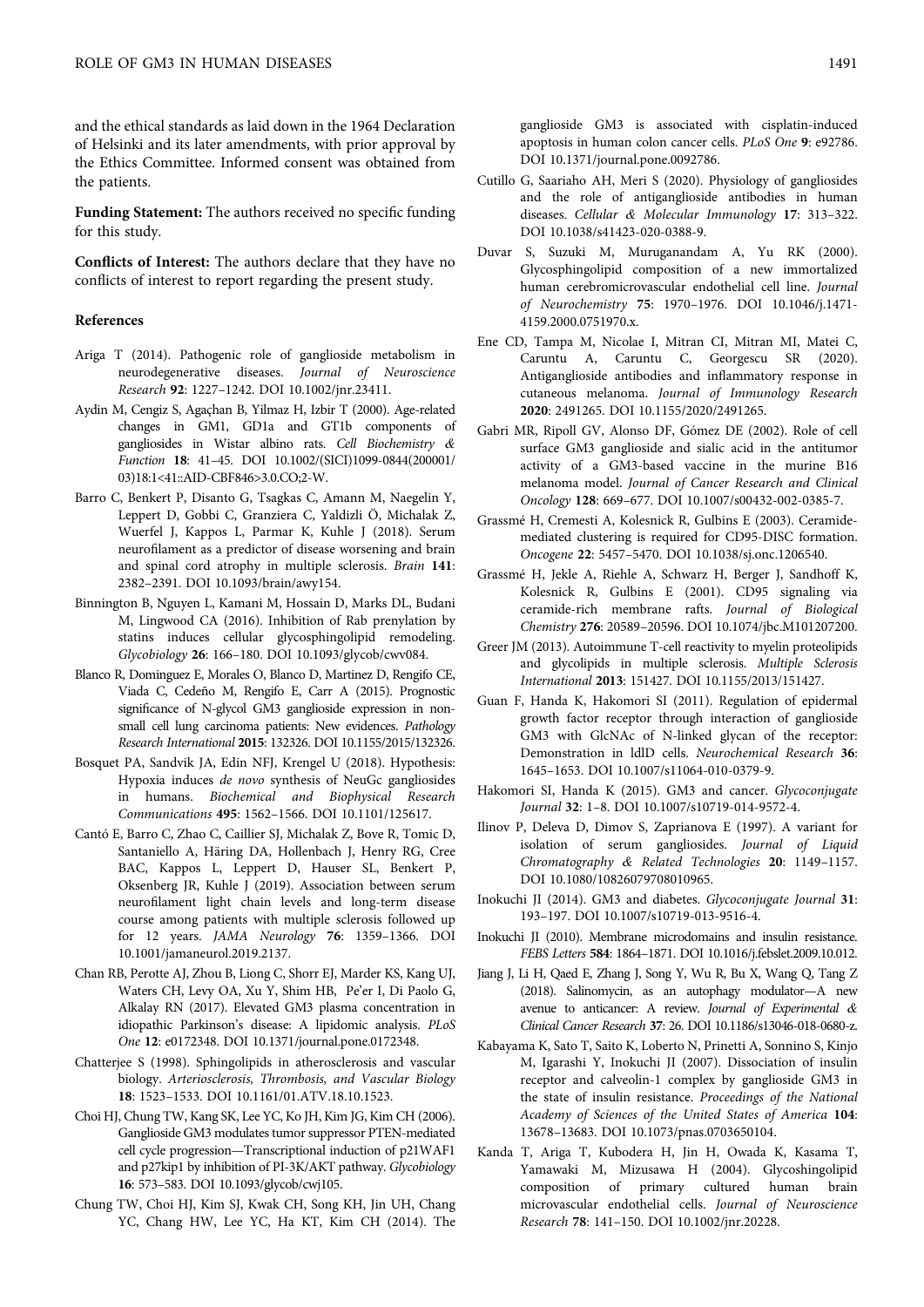- <span id="page-7-1"></span>Kapoor R, Smith KE, Allegretta M, Arnold DL, Carroll W, Comabella M, Furlan R, Harp C, Kuhle J, Leppert D, Plavina T, Sellebjerg F, Sincock C, Teunissen CE, Topalli I, von Raison F, Walker E, Fox RJ (2020). Serum neurofilament light as a biomarker in progressive multiple sclerosis. Neurology 95: 436–444. DOI [10.1212/WNL.0000000000010346](http://dx.doi.org/10.1212/WNL.0000000000010346).
- <span id="page-7-12"></span>Kawashima N, Nishimiya Y, Takahata S, Nakayama KI (2016). Induction of glycosphingolipid GM3 expression by valproic acid suppresses cancer cell growth. Journal of Biological Chemistry 291: 21424–21433. DOI [10.1074/jbc.M116.751503](http://dx.doi.org/10.1074/jbc.M116.751503).
- <span id="page-7-8"></span>Kim SJ, Chung TW, Choi HJ, Jin UH, Ha KT, Lee YC, Kim CH (2014). Monosialic ganglioside GM3 specifically suppresses the monocyte adhesion to endothelial cells for inflammation. International Journal of Biochemistry & Cell Biology 46: 32–38. DOI [10.1016/j.biocel.2013.09.015.](http://dx.doi.org/10.1016/j.biocel.2013.09.015)
- <span id="page-7-22"></span>Kolyovska V, Ju I, Petrova E, Gluhcheva Y, Pavlova E (2018a). The effect of salinomycin on gangliosides production in lead-intoxicated mice. An immunological study. Acta Morphologica et Anthropologica 25: 71–75. <http://www.iempam.bas.bg/>.
- <span id="page-7-6"></span>Kolyovska V, Ivanova S (2019). Neurodegenerative changes and demyelination in serum IgG antibodies to GM1, GD1a and GM3 gangliosides in patients with secondary progressive multiple sclerosis—Preliminary results. Comptes Rendus de l'Académie Bulgare des Sciences 72: 115–122. DOI [10.7546/](http://dx.doi.org/10.7546/CRABS.2019.01.15) [CRABS.2019.01.15](http://dx.doi.org/10.7546/CRABS.2019.01.15).
- <span id="page-7-7"></span>Kolyovska V, Maslarov D, Dokova I, Todorov S, Iliev I, Engibarov S, Eneva R (2015a). Serum IgG antibodies to GM1, GM3 and GD1a gangliosides in patients with relapsing remitting multiple sclerosis under treatment with Interferon, Copaxone and Laquinimod—Preliminary data. Acta Morphologica et Anthropologica 21: 62–65. <http://www.iempam.bas.bg/>.
- <span id="page-7-23"></span>Kolyovska V, Ormandzhieva V, Deleva D, Iliev I, Engibarov S, Eneva R (2015b). Neurodegenerative changes in aging rats. Acta Morphologica et Anthropologica 21: 66–69. [http://www.](http://www.iempam.bas.bg/) [iempam.bas.bg/](http://www.iempam.bas.bg/).
- <span id="page-7-24"></span>Kolyovska V, Pavlova V, Iliev I, Dokova Y, Maslarov D (2015c). Neurodegenerative changes in serum IgG antibodies to GD1a, GM1 and GM3 gangliosides in aging rats. American Journal of Neuroprotection and Neuroregeneration 7: 72–74. DOI [10.1166/ajnn.2015.1105.](http://dx.doi.org/10.1166/ajnn.2015.1105)
- <span id="page-7-21"></span>Kolyovska V, Pavlova V, Iliev I, Ivanova S (2017). Demyelination and neurodegenerative changes in serum IgG antibodies to GM1, GD1a and GM3 gangliosides in a patient on dialysis. Neurological Disorders and Therapeutics 1: 1–5. DOI [10.15761/NDT.1000105.](http://dx.doi.org/10.15761/NDT.1000105)
- <span id="page-7-13"></span>Kolyovska V, Sainova I, Dimitrova S, Tz M, Ivanova-Pandourska I, Engibarov S, Eneva R, Maslarov D (2018b). Presence and levels of anti-GM3 antibodies and GM3 ganglioside molecules in probes from experimental cellular in vitro models. Biochemistry & Molecular Biology Journal 4: 1–8. DOI [10.21767/2471-8084.100067](http://dx.doi.org/10.21767/2471-8084.100067).
- <span id="page-7-25"></span>Krengel U, Olsson LL, Martinez C, Talavera A, Rojas G, Mier E, Ångstrom A, Moreno E (2004). Structure and molecular interactions of unique antitumor antibody specific for Nglycol GM3. Journal of Biological Chemistry 279: 5597– 5603. DOI [10.1074/jbc.M311693200](http://dx.doi.org/10.1074/jbc.M311693200).
- <span id="page-7-2"></span>Koutsouraki E, Hatzifilippou E, Kalatha T, Costa V, Baloyannis S (2013). Antibodies against gangliosides in the serum of patients suffering from multiple sclerosis compared with healthy individuals (P03.243). Medical Diagnostic Methods 2: 4. DOI 10.4172/2168–4. DOI 10.4172/21689784.1000136.
- <span id="page-7-19"></span>Lanneр B, Ugglaр L, Stenhagenр G, Karlssonр KA (1995). Enhanced binding of enterotoxigenic Escherichia coli k99 to amide

derivatives of the receptor ganglioside NeuGc-GM3. Biochemistry 34: 1845–1850. DOI [10.1021/bi00006a004](http://dx.doi.org/10.1021/bi00006a004).

- <span id="page-7-0"></span>Lardone RD, Irazoqui FJ, Nores GA (2020). Neurological disordersassociated anti-glycosphingolipid IgG-antibodies display differentially restricted igG subclass distribution. Scientific Reports 10: 13074. DOI [10.1038/s41598-020-70063-5.](http://dx.doi.org/10.1038/s41598-020-70063-5)
- <span id="page-7-10"></span>Li Z, Hu P, Tu J, Yu N (2016). Luminal B breast cancer: Patterns of recurrence and clinical outcome. Oncotarget 7: 65024–65033. DOI [10.18632/oncotarget.11344.](http://dx.doi.org/10.18632/oncotarget.11344)
- <span id="page-7-14"></span>Lipina C, Hundal HS (2015). Ganglioside GM3 as a gatekeeper of obesity-associated insulin resistance: Evidence and mechanisms. FEBS Letters 589: 3221–3227. DOI [10.1016/j.](http://dx.doi.org/10.1016/j.febslet.2015.09.018) [febslet.2015.09.018.](http://dx.doi.org/10.1016/j.febslet.2015.09.018)
- <span id="page-7-15"></span>Menichella DM, Jayaraj ND, Wilson HM, Ren D, Flood K, Wang XQ, Shum A, Miller RJ, Paller AS (2016). Ganglioside GM3 synthase depletion reverses neuropathic pain and small fiber neuropathy in died-induced diabetic mice. Molecular Pain 12: 1-10. DOI [10.1177/1744806916666284](http://dx.doi.org/10.1177/1744806916666284).
- <span id="page-7-5"></span>Mitzutamari RK, Wiegandt H, Nores G (1994). Characterization of anti-ganglioside antibodies present in normal human plasma. Journal of Neuroimmunology 50: 215–220. DOI [10.1016/0165-5728\(94\)90048-5](http://dx.doi.org/10.1016/0165-5728(94)90048-5).
- <span id="page-7-26"></span>Miura Y, Kainuma M, Jiang H, Velasco H, Vogt P, Hakomori S (2004). Reversion of the Jun-induced oncogenic phenotype by enhanced synthesis of sialosyllactosylceramide (GM3 ganglioside). Proceedings of the National Academy of Sciences of the United States of America 101: 16204–16209. DOI [10.1073/pnas.0407297101](http://dx.doi.org/10.1073/pnas.0407297101).
- <span id="page-7-11"></span>Mukherjee P, Faber AC, Shelton LM, Baek RC, Chiles TC, Seyfried TN (2008). Thematic review series: Sphingolipids. Ganglioside GM3 suppresses the proangiogenic effects of vascular endothelial growth factor and ganglioside GD1a. Journal of Lipid Research 49: 929–938. DOI [10.1194/jlr.](http://dx.doi.org/10.1194/jlr.R800006-JLR200) [R800006-JLR200.](http://dx.doi.org/10.1194/jlr.R800006-JLR200)
- <span id="page-7-17"></span>Nagafuku M, Sato T, Sato S, Shimizu K, Taira T, Inokuchi JI (2015). Control of homeostatic and pathogenic balance in adipose tissue by ganglioside GM3. Glycobiology 25: 303–318. DOI [10.1093/glycob/cwu112](http://dx.doi.org/10.1093/glycob/cwu112).
- <span id="page-7-16"></span>Novak A, Rezic MN, Cikes CV, Bozic J, Ticinovic KT, Ferhatovic L, Puljak L, Markotic A (2013). Renal distribution of ganglioside GM3 in rat models of types 1 and 2 diabetes. Journal of Physiology and Biochemistry 69: 727–735. DOI [10.1007/](http://dx.doi.org/10.1007/s13105-013-0249-4) [s13105-013-0249-4.](http://dx.doi.org/10.1007/s13105-013-0249-4)
- <span id="page-7-9"></span>Ogura K, Sweeley CC (1992). Mitogenic effects of bacterial neuroaminidase and lactosylceramide on human cultured fibroblasts. Experimental Cell Research 199: 169–173. DOI [10.1016/0014-4827\(92\)90475-n.](http://dx.doi.org/10.1016/0014-4827(92)90475-n)
- <span id="page-7-20"></span>Ozaki Y, Aoki K, Aoyama T, Kunimatsu M (1995). Clinical significance of anti-GM3 antibodies in recurrent pregnancy loss with elevated level of antiphospholipid antibodies. American Journal of Reproductive Immunology 33: 234– 242. DOI [10.1111/j.1600-0897.1995.tb00890.x.](http://dx.doi.org/10.1111/j.1600-0897.1995.tb00890.x)
- <span id="page-7-18"></span>Özkök E, Cengiz S, Güvener B (1999). Age-dependent changes in liver ganglioside levels. Journal of Basic and Clinical Physiology and Pharmacology 10: 337–344. DOI [10.1515/](http://dx.doi.org/10.1515/jbcpp.1999.10.4.337) [jbcpp.1999.10.4.337.](http://dx.doi.org/10.1515/jbcpp.1999.10.4.337)
- <span id="page-7-3"></span>Pender MP (1998). Genetically determined failure of activationinduced apoptosis of autoreactive T cells as a cause of multiple sclerosis. Lancet 351: 978–981. DOI [10.1016/](http://dx.doi.org/10.1016/s0140-6736(05)60642-3) [s0140-6736\(05\)60642-3.](http://dx.doi.org/10.1016/s0140-6736(05)60642-3)
- <span id="page-7-4"></span>Pender MP, Csurher PA, Wolfe NP, Hooper KD, Good MF, McCombe PA, Greer JM (2003). Increased circulating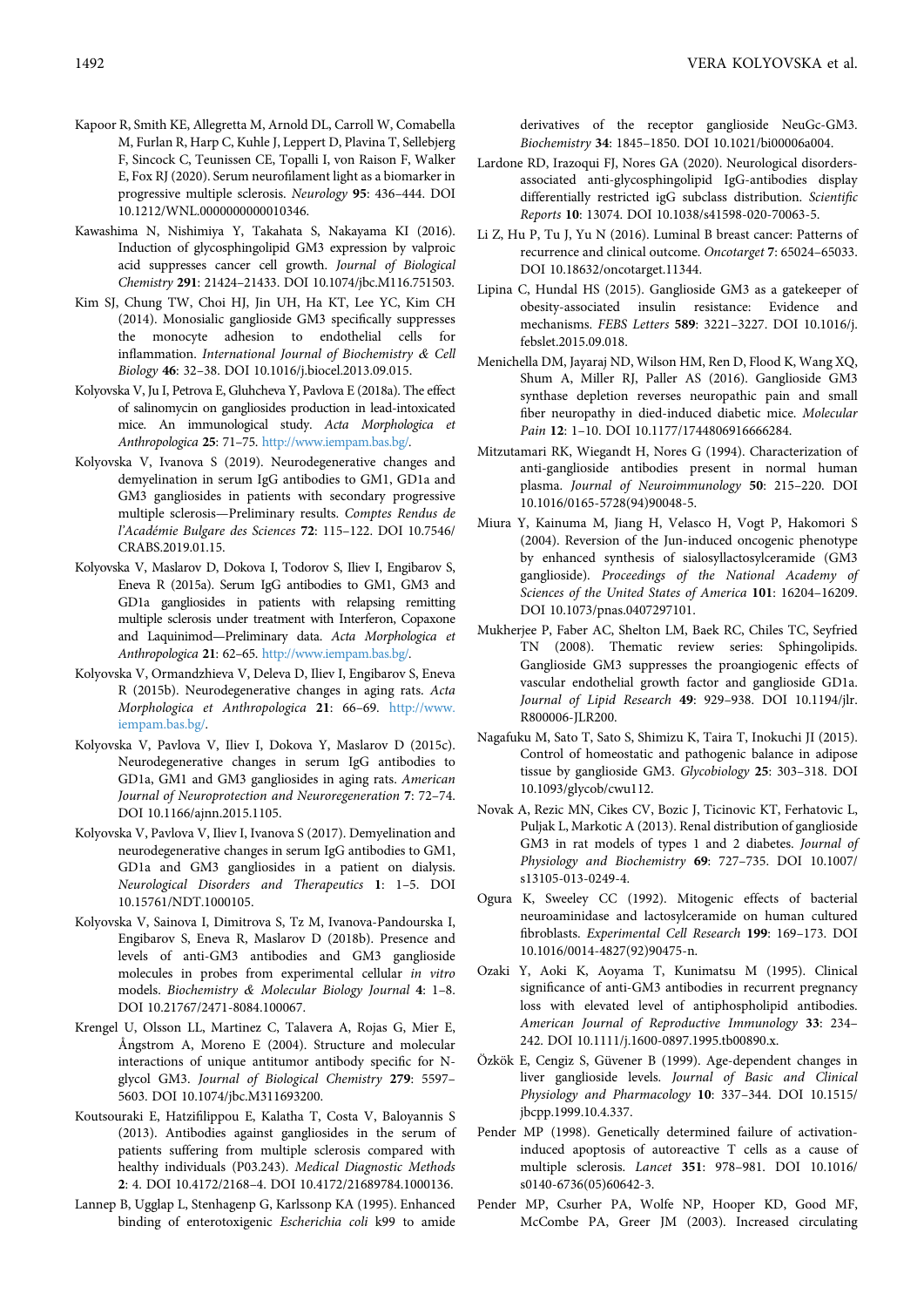T cell reactivity to GM3 and GQ1b in primary progressive multiple sclerosis. Journal of Clinical Neuroscience 10: 63– 66. DOI [10.1016/s0967-5868\(02\)00270-9](http://dx.doi.org/10.1016/s0967-5868(02)00270-9).

- <span id="page-8-2"></span>Plavina T, Singh CM, Sangurdekar D, de Moor C, Gafson A, Goyal J, Fisher E, Szak S, Kinkel RP, Sandrock AW, Su R, Kieseier BC, Rudick RA (2020). Association of serum neurofilament light levels with long-term brain atrophy in patients with a first multiple sclerosis episode. JAMA Network Open 3: e2016278. DOI [10.1001/jamanetworkopen.2020.16278](http://dx.doi.org/10.1001/jamanetworkopen.2020.16278).
- <span id="page-8-1"></span>Plomp JJ, Willison HJ (2009). Pathophysiological actions of neuropathy-related anti-ganglioside antibodies at the neuromuscular junction. Journal of Physiology 587: 3979– 3999. DOI [10.1113/jphysiol.2009.171702](http://dx.doi.org/10.1113/jphysiol.2009.171702).
- <span id="page-8-9"></span>Rajesh M, Kolmakova A, Chatterjee S (2005). Novel role of lactosylceramide in vascular endothelial growth factormediated angiogenesis in human endothelial cells. Circulation Research 97: 796–804. DOI [10.1161/01.](http://dx.doi.org/10.1161/01.RES.0000185327.45463.A8) [RES.0000185327.45463.A8.](http://dx.doi.org/10.1161/01.RES.0000185327.45463.A8)
- <span id="page-8-15"></span>Randeria PS, Seeger MA, Wang XQ, Wilson H, Shipp D, Mirkin CA, Paller AS (2015). siRNA-based spherical nucleic acids reverse impared wound healing in diabetic mice by ganglioside GM3 synthase knockdown. Proceedings of the National Academy of Sciences of the United States of America 112: 5573–5578. DOI [10.1073/pnas.1505951112](http://dx.doi.org/10.1073/pnas.1505951112).
- <span id="page-8-5"></span>Ravindranath M, Muthugounder S (2005). Human antiganglioside autoantobodies: Validation of ELISA. Annals of the New York Academy of Sciences 1050: 229–242. DOI [10.1196/](http://dx.doi.org/10.1196/annals.1313.024) [annals.1313.024](http://dx.doi.org/10.1196/annals.1313.024).
- <span id="page-8-20"></span>Riboni L, Acquotti D, Casellato R, Ghidoni R, Montagnolo G, Benevento A, Rubino F, Sonnino S (1992). Changes in the human liver GM3 ganglioside molecular species during aging. European Journal of Biochemistry 203: 107–113. DOI [10.1111/j.1432-1033.1992.tb19834.x](http://dx.doi.org/10.1111/j.1432-1033.1992.tb19834.x).
- <span id="page-8-21"></span>Rolsma MD, Kuhlenschmidt TB, Gelberg HB, Kuhlenschmidt MS (1998). Structure and function of a ganglioside receptor for porcine rotavirus. Journal of Virology 72: 9079–9091. DOI [10.1128/JVI.72.11.9079-9091.1998.](http://dx.doi.org/10.1128/JVI.72.11.9079-9091.1998)
- <span id="page-8-22"></span>Saariaho AH, Vuorela A, Freitag TL, Pizza F, Plazzi G, Partinen M, Vaarala O, Meri S (2015). Autoantibodies against ganglioside GM3 are associated with narcolepsy-cataplexy developing after Pandemrix vaccination against 2009 pandemic H1N1 type influenza virus. Journal of Autoimmunity 63: 68–75. DOI [10.1016/j.jaut.2015.07.006](http://dx.doi.org/10.1016/j.jaut.2015.07.006).
- <span id="page-8-4"></span>Sadatipour BT, Greer JM, Pender MP (2003). Increased circulating antiganglioside antibodies in primary and secondary progressive multiple sclerosis. Journal of Clinical Neuroscience 10: 63–66. DOI [10.1016/s0967-5868\(02\)](http://dx.doi.org/10.1016/s0967-5868(02)00270-9) [00270-9](http://dx.doi.org/10.1016/s0967-5868(02)00270-9).
- <span id="page-8-13"></span>Sasaki N, Itakura Y, Toyoda M (2015). Ganglioside GM1 contributes to the state of insulin resistance in senescent human endothelial cells. Journal of Biological Chemistry 290: 25475–25486. DOI [10.1074/jbc.M115.684274.](http://dx.doi.org/10.1074/jbc.M115.684274)
- <span id="page-8-18"></span>Sato T, Nihei Y, Nagafuku M, Tagami S, Chin R, Kawamura M, Miyazaki S, Suzuki M, Sagahara S, Takahashi Y, Saito A, Igarashi Y, Inokuchi J (2008). Circulation levels of ganglioside GM3 in metabolic syndrome: A pilot study. Obesity Research & Clinical Practice 2: 231–238. DOI [10.1016/j.orcp.2008.06.001.](http://dx.doi.org/10.1016/j.orcp.2008.06.001)
- <span id="page-8-14"></span>Scarpa MC, Baraldo S, Marian E, Turato G, Calabrese F, Saetta M, Maestrelli P (2013). Ceramide expression and cell homeostasis in chronic obstructive pulmonary disease. Respiration 84: 342–349. DOI [10.1159/000341185.](http://dx.doi.org/10.1159/000341185)
- <span id="page-8-24"></span>Simpson M, Cross H, Proukakis C, Priestman D, Neville D, Reinkensmaier G, Wang H, Wiznitzer M, Gurtz K, Verganelaki A, Pryde A, Patton M, Dwek R, Butters T, Platt F, Crosby A (2004). Infantile-onset symptomatic epilepsy syndrome caused by a homozygous loss-offunction mutation of GM3 synthase. Nature Genetics 36: 1225–1229. DOI [10.1038/ng1460.](http://dx.doi.org/10.1038/ng1460)
- <span id="page-8-3"></span>Susuki K, Yuki N, Schafer D, Hirata K, Zhang G, Funakoshi K, Rasband M (2012). Dysfunction of nodes of Ranvier: A mechanism for anti-ganglioside antibody-mediated neuropathies. Experimental Neurology 233: 534–542. DOI [10.1016/j.expneurol.2011.11.039.](http://dx.doi.org/10.1016/j.expneurol.2011.11.039)
- <span id="page-8-12"></span>Tagami S, Inokuchi JI, Kabayama K, Yoshimura H, Kitamura F, Uemura S, Ogawa C, Ishii A, Saito M, Ohtsuka Y, Sakaue S, Igarashi Y (2002). Ganglioside GM3 participates in the pathological condition of insulin resistance. Journal of Biological Chemistry 277: 3085–3092. DOI [10.1074/jbc.](http://dx.doi.org/10.1074/jbc.M103705200) [M103705200.](http://dx.doi.org/10.1074/jbc.M103705200)
- <span id="page-8-10"></span>Toledo M, Suzuki E, Handa K, Hakomori S (2004). Cell growth regulation through GM3-enriched microdomain (glycosynapse) in human lung embryonal fibroblast WI38 and its oncogenic transformant VA13. Journal of Biological Chemistry 279: 34655–34664. DOI [10.1074/jbc.M403857200.](http://dx.doi.org/10.1074/jbc.M403857200)
- <span id="page-8-7"></span>Tsukuda Y, Iwasaki N, Seito N, Kanayama M, Fujitani N, Shinohara Y, Kasahara Y, Onodera T, Suzuki K, Asano T, Minami A, Yamashita T (2012). Ganglioside GM3 has an essential role in the pathogenesis and progression of rheumatoid arthritis. PLoS One 7: e40136. DOI [10.1371/journal.](http://dx.doi.org/10.1371/journal.pone.0040136) [pone.0040136](http://dx.doi.org/10.1371/journal.pone.0040136).
- <span id="page-8-17"></span>Vukovic I, Bozic J, Markotic A, Ljubicic S, Kurir TT (2015). The missing link-likely pathogenetic role of GM3 and other gangliosides in the development of diabetic nephropathy. Kidney and Blood Pressure Research 40: 306–314. DOI [10.1159/000368506.](http://dx.doi.org/10.1159/000368506)
- <span id="page-8-11"></span>Wang H, Isaji T, Satoh M, Li D, Arai Y, Gu J (2013). Antitumor effects of exogenous ganglioside GM3 on bladder cancer in an orthotopic cancer model. Urology 81: 210.e11–210.e15. DOI [10.1016/j.urology.2012.08.015.](http://dx.doi.org/10.1016/j.urology.2012.08.015)
- <span id="page-8-16"></span>Wang XQ, Lee S, Wilson H, Seeger M, Iordanov H, Gatla N, Whittington A, Bach D, Lu JI, Paller AS (2014). Ganglioside GM3 depletion reverses impaired wound healing in diabetic mice by activating IGF-1 and insulin receptors. Journal of Investigative Dermatology 134: 1446– 1455. DOI [10.1038/jid.2013.532.](http://dx.doi.org/10.1038/jid.2013.532)
- <span id="page-8-23"></span>Watanabe R, Ohyama C, Aoki H, Takahashi T, Satoh M, Saito S, Hoshi S, Ishii A, Saito M, Arai Y (2002). Ganglioside GM3 overexpression induces apoptosis and reduces malignant potential in murine bladder cancer. Cancer Research 62: 3850–3854. <https://cancerres.aacrjournals.org/>.
- <span id="page-8-0"></span>Willison HJ, Jacobs BC, van Doorn PA (2016). Guillain-Barré syndrome. Lancet 388: 717–727. DOI [10.1016/S0140-6736](http://dx.doi.org/10.1016/S0140-6736(16)00339-1) [\(16\)00339-1](http://dx.doi.org/10.1016/S0140-6736(16)00339-1).
- <span id="page-8-19"></span>Yamashita T, Hashiramoto A, Haluzik M, Mizukami H, Beck S, Norton A, Kono M, Tsuji S, Daniotti JL, Werth N, Sandhoff R, Sandhoff K, Proia RL (2003). Enhanced insulin sensitivity in mice lacking ganglioside GM3. Proceedings of the National Academy of Sciences of the United States of America 100: 3445–3449. DOI [10.1073/pnas.0635898100.](http://dx.doi.org/10.1073/pnas.0635898100)
- <span id="page-8-8"></span>Yu RK, Tsai YT, Ariga T, Yanagisawa M (2011). Structures, biosynthesis, and functions of gangliosides—An overview. Journal of Oleo Science 60: 537–544. DOI [10.5650/jos.60.537.](http://dx.doi.org/10.5650/jos.60.537)
- <span id="page-8-6"></span>Zaprianova E, Deleva D, Kolyovska V, Sultanov B (2011). Elevated IgM titers of serum anti-GD1a antibodies in